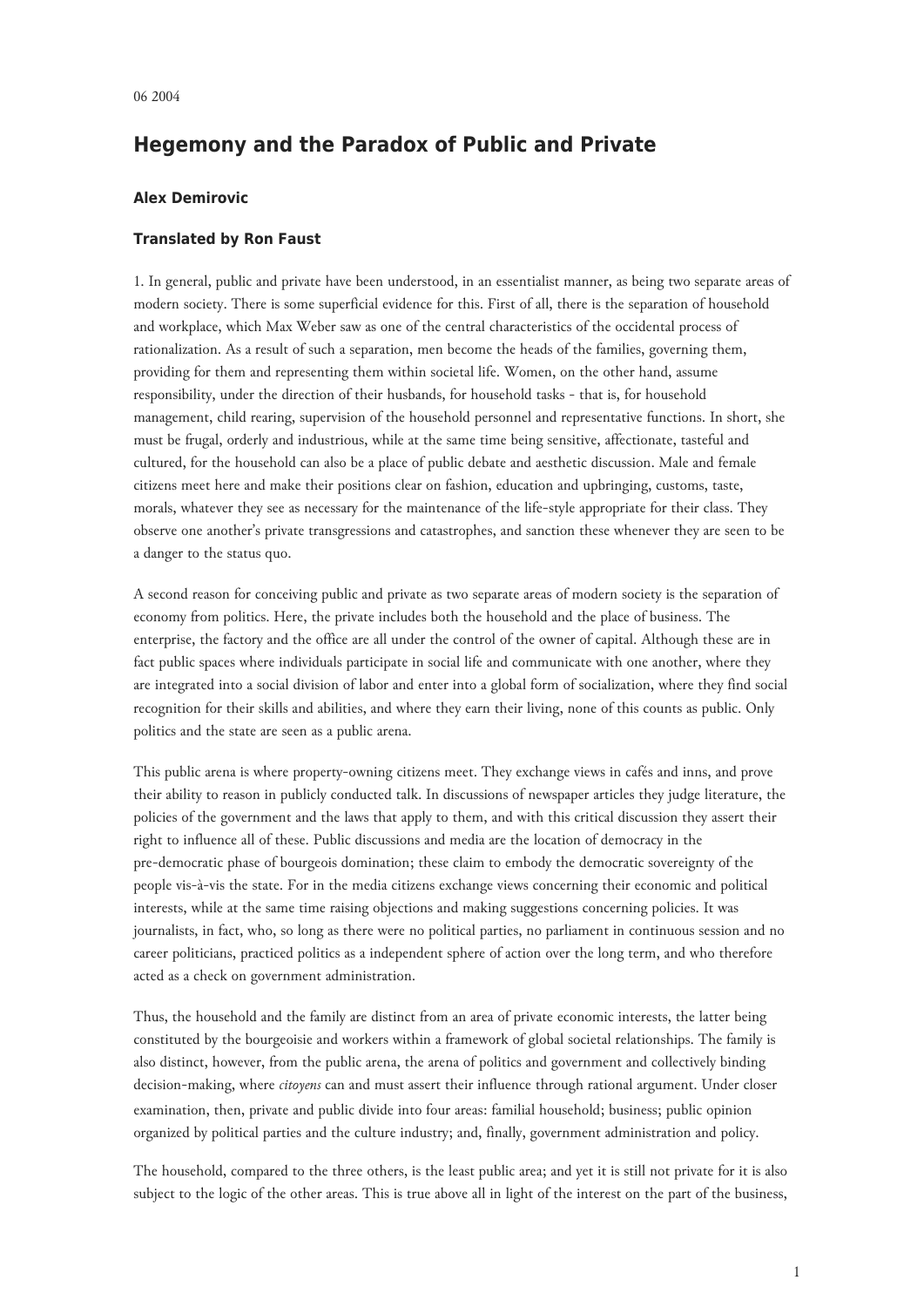public opinion and government spheres in the generative, socializing and habitual reproduction of the middle-class itself. The male head of household saw the family as a means of bequeathing his property. Women were to be kept under control so as to insure that all children were really those of the family head. It was important to raise the heir in a manner that enabled him to face the hardness of his future life of work running a business, managing subordinates and directing wife and children. In this regard, women were not trusted as agents of a proper rearing. As a result children were subject to compulsory schooling, with sons being sent to boarding schools to be socialized from an early age on into the rigors of male networking and the collective customs their class. The state monitored demographic developments, as well as the spread of diseases and cases of death; it sanctioned a normative mode of life; and it placed physical and mental deviations under surveillance and marked them for exclusion. The public developed an interest in the medical purity and health of blood or genetic material; in the fertility and birthing capability of women and of the fertility of the spouse; and in familial health practices, which could lead not only to a destruction of the family but to a burden for the community. The culture industry developed models of heterosexual intimacy, from the first flirt to child rearing, that were spread around the world. These models created not only a world of images but also a collective cultural practice, consisting of such various elements as cosmetics, clothing, magazines, beauty contests, diets, patterns of communication and sexual practices. Relationships as couples and families are, in their most intimate practices, not private but publicly controlled, monitored and regulated institutions.

2. One result of the first paragraph is that there is no fixed meaning, no stable realm of public sphere. The public sphere is only by definition of some powerful actors public, whereas the private and the public are always crossing each other. 'Private' and 'public' are, as sociological terms, too imprecise to characterize definable spheres. For this reason I suggest to view them as a symbolic *dispositif*, as a symbolic device, a symbolic ordering, that organizes a specific representation of societal space. They were developed by the bourgeoisie as one form of its hegemony. The bourgeoisie, from its very beginning, has known how to move in a virtuoso manner within this symbolic space and, at the same time, how to exclude other social actors.

The public arena designates the place where factual information, a well-founded point of view and a reasonable judgement take form out of opinion, gossip and rumors. The public arena, as organized by the press, represents a powerful grip on societal communication, which, if not kept under control, could leave the circle of the household economy, spread uncontrollably in leaps and bounds, and in a diffuse manner, lead to social unrest. With a public arena one can characterize something as a circumscribable expression of opinion, have an overview of its manner of spreading and localize its origins. The principle of attribution and authorship arises, with which one can commodify a piece of information and give it a value.

The public arena, then, is not, from the outside and after the fact, subordinated to the power of capital; rather it is, already in terms of its very principle, a mode of valorizing and controlling societal communication. On the basis of this subordination, the allegedly most public thing of all, the forming of opinions within the public arena, becomes private property, and, as such, steers the articulation of interests. Attribution and authorship make public debate and even lawsuits possible. One can deny a news report, but not a rumor. News reports provide behavioral security, permitting one to form expectations and make calculations of utility. Such news reports - maintained in stabile form, and validated and authorized - are extremely important for long-term economic and political action in an economy based on anonymous and blind markets. They produce clarity and intelligibility for economic actors concerning which expectations are rational and which actions prudent.

As far as political domination is concerned, where knowledge can be monopolized, news reports and information create a considerable source of power; for those who are dominated can never know exactly what others are doing, which modes of collective behavior are developing and succeeding, and with which political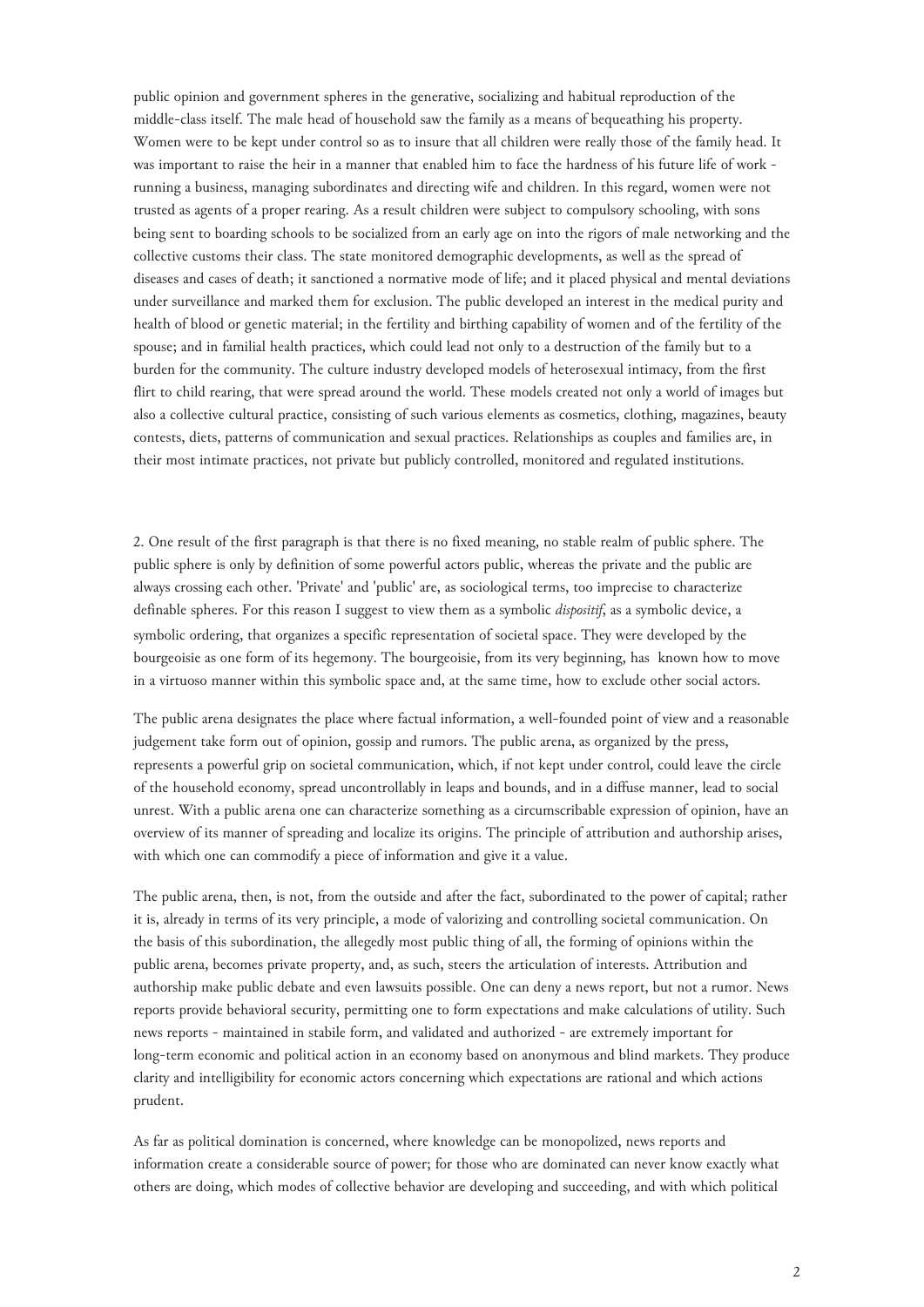reactions and decision they will have to contend. On the basis of this relationship of political domination as domination through knowledge, there results a specific model of a bourgeois critique of domination. According to this model, the democratic character of a state is measured in terms of whether, and to what extent, it monopolizes knowledge for the sake of the use of power. The power of the state consists, on this model, in a knowledge advantage over its subjects, whether this advantage is created by surveillance, by police or intelligence agencies, or by information policies that misinform citizens and through this misinformation give them false expectations about the future. Representative democracy, on the contrary, is a political coordination mechanism that makes state action dependent on the forming of opinions in a public arena.

If the public arena is defined by features such as newsworthiness, attributability, authorship, procedural correctness and orientation towards the state, then the forms of discussion found within the household and among women must count as useless chatter, as dangerous gossip and rumor, which should be given no weight. But this talk is ,nonetheless, like the talk of taxi drivers, still a source of information for the forming of opinion and the making of decisions within the public arena because it is suspected that opinions are being expressed here that, although uncivilized and irrational, point to, just for that reason, deeply set modes of behavior. It is the vernacular, the popular opinion, which is allowed expression and which is then heard, in carnival, in cabaret and in jokes, for a limited time and in a socially diffuse, conventionalized manner. Sociology is now attempting, using elaborate qualitative procedures, to get a hold on these forms of everyday social communication in terms of a so-called second public arena. Often this is tied to the assumption that there are, in this second public arena, dangerous, authoritarian raw opinions that, if only they were brought into the public arena proper and confronted with the forceless force of the better argument, would then, necessarily, be rationalized.

3. If one looks closely at the logic of this symbolic order then one sees that it is arranged asymmetrically. The public arena counts in several ways as better than the private. At the public pole one finds such ideas as freedom, democracy, rationality and universality, discussion, social interaction, decision, will and authority. These properties are reserved for those who enter this part of symbolic space, namely, men. These properties, on the contrary, are not applicable to that marked as private. Here one finds an exercise of power that the state and administration utilizes only for private and particular interests, and, therefore, which is viewed as liberty-constraining and undemocratic. This type of private exercise of power is found, for example, in the corporatist reaching of compromises between large associations, such as trade unions and employee associations, or within the family and among women. The path of emancipation is laid down, and is alleged to run along the symbolic axis from private to public.

It is in this form that the emancipation of women has also been accepted over the past years. Women enter the labor market; they pursue their interests in the public arena; and they act politically. At the same time, they make an issue out of the narrow limits of familial privacy, and make clear that the symbolic space of the private is itself politically created. It was removed from the public arena by men for the sake of their own particular interests, the same men who reserved the public arena and the state for themselves as a privileged place and who allotted women and children to the family as the private sphere. The family was a space of retreat and security for men, to which they could return when exhausted, or needed moral and loving support; and to which they devoted themselves when they had time left over after their daily business, after public discussions in taverns, and after politics or voluntary civic service.

There are three empirical points that speak against the idea that emancipation ran historically along an axis in which the private becomes increasingly transformed into the public. First, the welfare state has over the past decades drawn considerably on women's work; and there are in fact many women employed in the public sector. The state and the public arena have been, therefore, to an important degree shaped by women.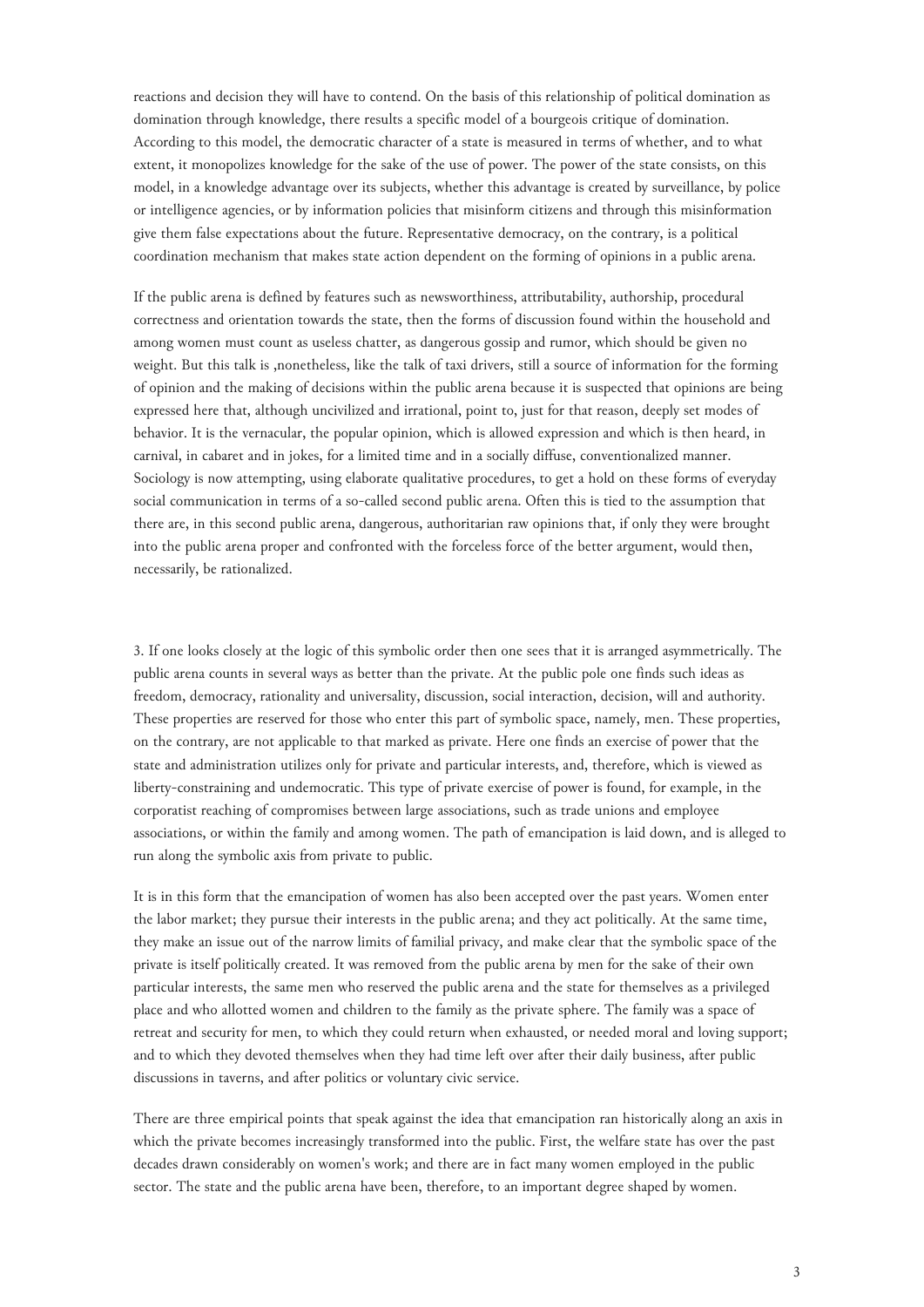Second, neoliberalism has succeeded in initiating a reversed movement from public to privatization. This process of privatization is conceived as a de-bureaucratization and an increase in the initiative, freedom, responsibility and participation of citizens. This changes the concept of the private, for now public goods such as public transportation, communication systems, education and social security are produced privately and as a means of the accumulation of capital. While it was one of the central goals of the left and the women's movement to transform the private life of the family and the arcane practices of the state, by increasingly expanding public space, extensively and intensively, today we see a counterreaction which aims at limiting the realm of the state. This also narrows the range of topics which may be discussed in the public arena. This, however, is evaluated as highly desirable.

Third, there is the empirically observable need on the part of both women and men for privacy. They feel overtaxed by career demands; they lack free time and recreation; and they feel under tremendous pressure to conform in their public expression and behavior, and in their work life. They demand, as a right, that the state and public not intervene in all private decisions.

4. More important than these empirical objections, it seems to me, is a systematic problem that is related to the concept of a public arena. Let us imagine that all private forms of life have been made completely public by a process of emancipatory catalysis. In this case, the public arena would exercise continuous surveillance and control over every form of individual expression; for all interest, needs and thoughts would have an immediate public meaning. The public arena would be total, indeed, totalitarian. The public arena would then be completely transparent to itself, and the institutional substitute for, in the language of the philosophy of consciousness, the identity of subject and object. This model is realized in the television program, *Big Brother*, currently being broadcast in several European countries. In this program the private life of a group of people, who voluntarily live together for several months, is broadcast on television. For the purposes of the show, everything that the occupants do is recorded non-stop on camera. Privacy does not exist.

Two things are happening now, restricting the public sphere from its inner dynamics. First, the total surveillance of the private turns into an enormous banalization of what is observed. The private is now completely public, and becomes an uninteresting stream of everyday events without news value. But since it takes place within the public arena the participants become, as a consequence, public persons and stars of a new kind within a culture industry that, since it can think of nothing else, markets everyday life. A kind of information over-kill arises.

Moreover, as a second consequence, the public arena is acknowledged, even more than earlier, to be a sphere with a low attention span. The public arena is, as a result, itself split up into several segments that are hierarchically related to one another, with each characterized by different forms of knowledge management. It is no longer a matter of public communication, in which citizens participate with arguments and counter-arguments. It becomes decisive to have the opportunity and the capability to protect oneself from information, to choose selectively and, in each case, to decide what counts as publicly relevant. This practice of selection - the possibility of refusing public communication - becomes the basis for new forms of private power.

A similar phenomenon can be observed in the Internet. The Internet is overwhelmed with real-time information, and news reports are not checked by editors. As a result, one hears the complaint that every kind of rumor can be propagated unfiltered, leading to irritations in the stock market and in politics. As a reaction to this return of the rumor not only have no-access zones been set up in the form of communication collectives, but corporations are attempting to systematically establish new property rules as well that will assure the authorship and attributability of communication, and in this way preserve their value. To counter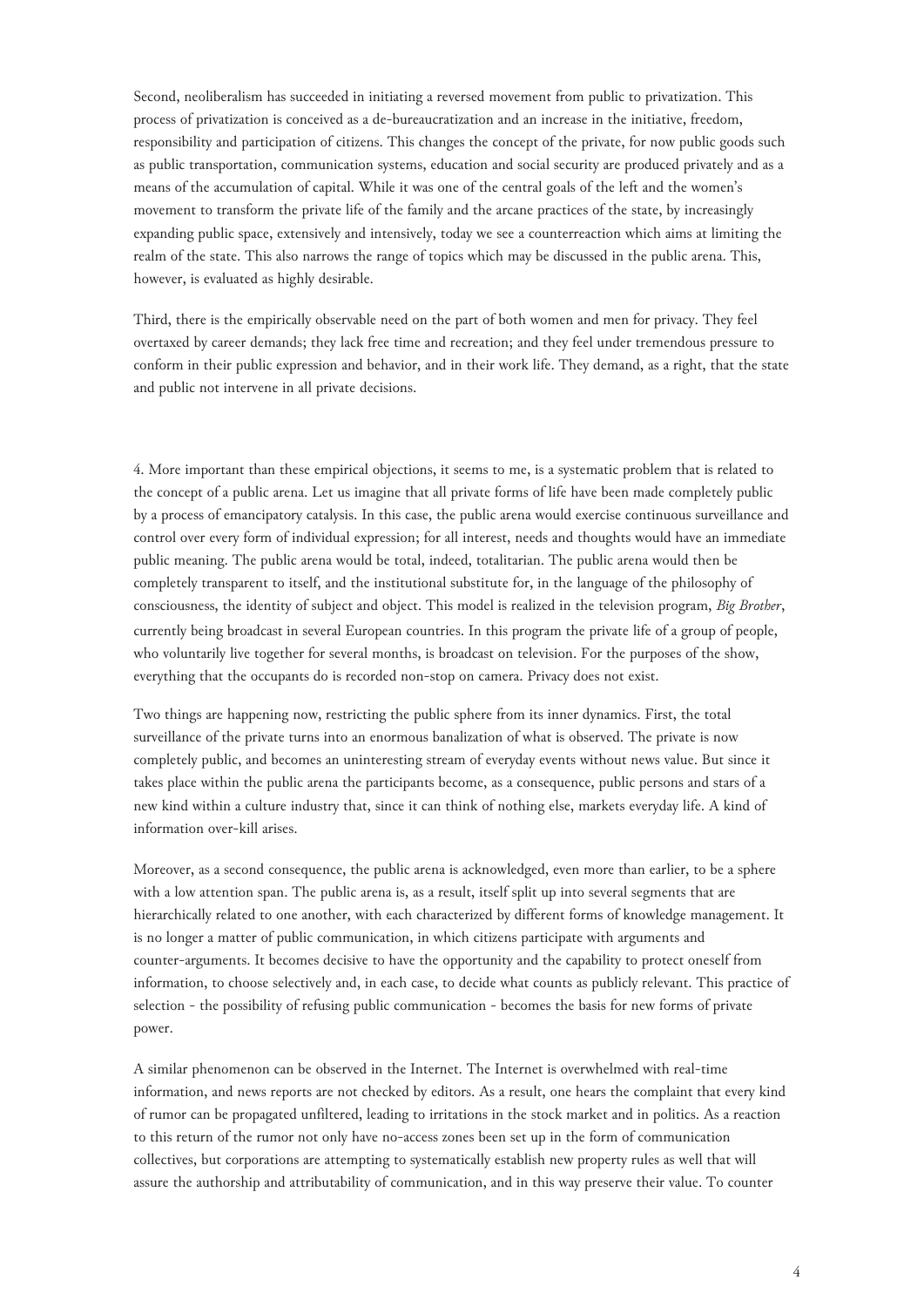communication that is too open and uncontrollable, high speed networks are being set up with limited access, both technically and socially; and these are expensive to use.

5. I want to pursue the paradox that is linked to the goal of emancipation through entry into the public arena a bit further. Public discussion is supposed to help rationally coordinate particular interests. This is only necessary so long as there are non-rational interests and attitudes. If the life-world becomes so rationalized that everyone acts only in public and in a universalistic way with a view toward the General Other, then there would no longer be any privacy; no more particular interests would arise that would need to be discussed publicly. In this way, the public arena is undermining its own foundation. The public arena is dependent on its opposite, the private sphere and its particularity. Those who view the public arena as connected with a claim to emancipation - in Germany, above all Jürgen Habermas - see this. Since they conceive emancipation only along the symbolic axis public-private, they necessarily limit the concept of emancipation, and defend the life-world's private, irrational and particularistic practices. The private sphere should not be completely dispersed; there must continue to be particularistic, private interests, so that there continues to be 'material' there that can be publicly rationalized. »The political public arena can, of course, only perform its function of dealing with general societal problems to the extent that it is itself formed out of the communicative contexts of those affected,« that is, those who are suffering from the external costs and internal disturbances of the economic and state-political system. »For the public arena derives its impulse from the private processing of complexes of societal problems that have resonance for individual biographies.« (Habermas 1992: 441f)

The public arena, then, becomes, as a consequence of the manner in which public is conceived, so circumscribed that, in the end, it is only a regulative idea, a virtualization and a norm that is not permitted to achieve real success in the real world. In the end, not everything may, in fact, be included in the public arena; there remains only the possibility of such inclusion.

This dialectic within the concept of the public arena, I wish to argue, thus creates, out of itself, here, the private and, there, the public. Habermas introduced the public arena as a post-metaphysical concept; yet one can see in the example of this concept the fact that, and also how, modern bourgeois society is not able to overcome metaphysics. For if metaphysics is, following Derrida, characterized by presence, the present and transparency, then the all-encompassing public arena would be pure presence and transparency. But that is exactly what the public arena cannot be without dispersing itself. For that reason, it is understood as a postponement, a process in which every contributed opinion can be criticized and replaced by other expressions of opinion. The public arena can never come to rest in itself; instead, it must always postpone itself, continually differentiate itself from itself by means of conflicts of opinion. For this it needs the private sphere, and develops itself only through the many private expressions of opinion.

The public arena must limit itself, despite its drive towards comprehensive generality, and forego encompassing all areas of society. It must let the state, as well as the economy - the public and the private operate independently: ">From this it follows for democratic movements that arise from civil society that they must renounce the goal of a self-organized society, a goal which was the basis for, among others, the Marxist idea of social revolution. Civil society can only directly transform itself and indirectly have an effect on the self-transformation of the constitutionally organized political system. »But it does not take the place of a meta-subject drawn from the philosophy of history that is supposed to bring society in its entirety under its control, and, at the same time, legitimately act for it.« (Habermas 1992: 450) In order to prevent itself from being transformed into the identity of metaphysics, the public arena requires the state and the economy, under which individuals suffer so much, so that these individuals have something public to discuss.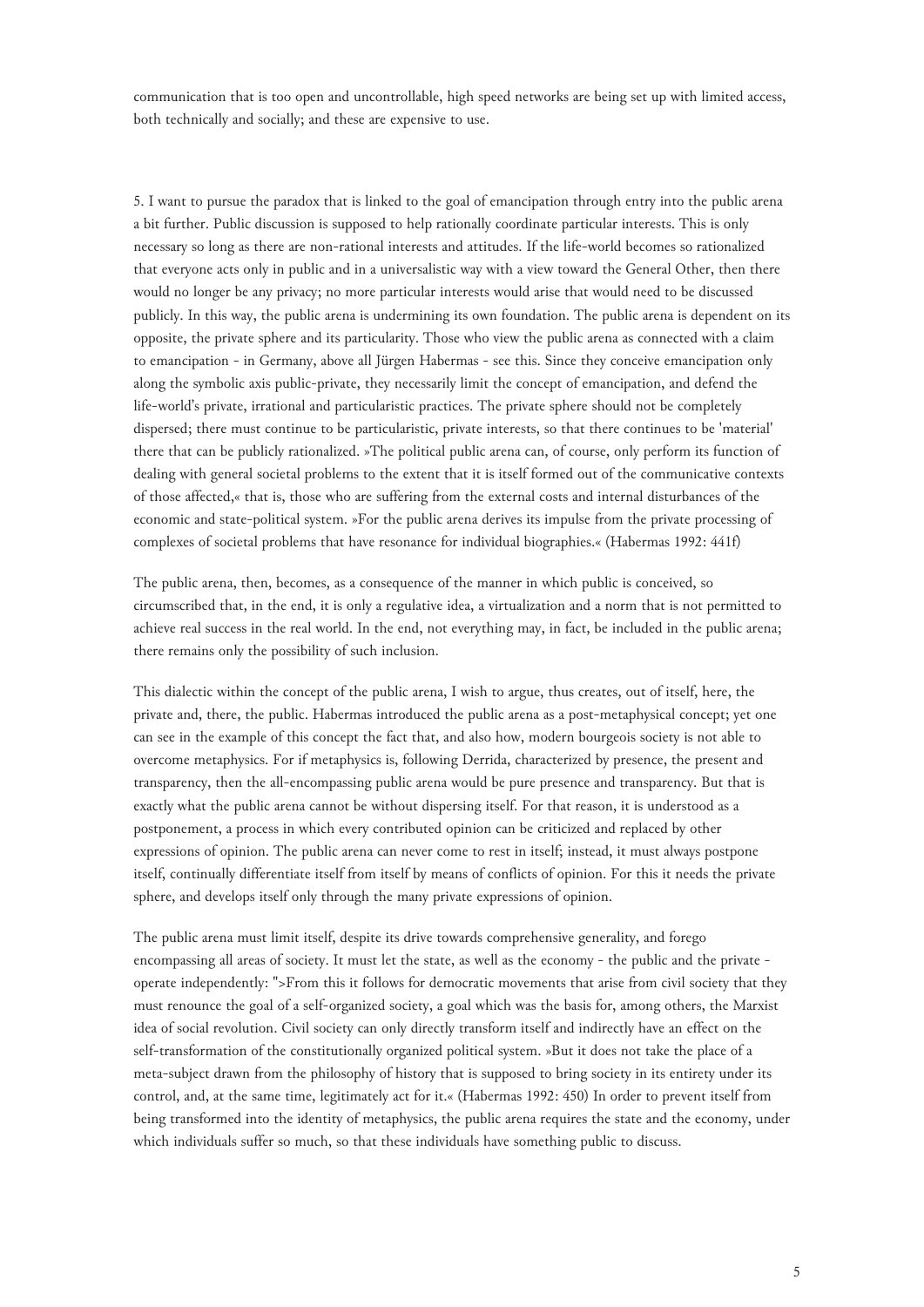6. The kind of public arena suggested by Habermas is supposed to be understood as counter to metaphysics. Thinking about the matter this way, it sounds critical and emancipatory. But if one considers the actual logic on which the argument is based one sees that the *différance* developed in, and through, the public arena is based on an enormous complex of power, one which develops internally, that is, within the public arena itself. I would like to introduce two arguments to support this claim.

1) The claim that an inclusion takes place by means of the public arena and public debate applies to the public arena and its mechanism themselves. It can be seen empirically that there is no unified and comprehensive public arena; rather there is a multiplicity of public arenas. But this contradicts the claim itself, for in this way the principle of the public arena is destroyed. It is certainly an interesting question as to when a societal communicative relationship counts as public; but, putting that issue aside, one can ascertain the existence of limited public arenas that may be characterized by particular localities; styles of argument; the arguments themselves; topics; forms of appearance; and modes of action - for example, protest in the form of a strike by male and female workers; a demonstration in front of the parliament; an article in a neighborhood newspaper; a sub-cultural discussion round; a discussion in parliament; or a national television show on the construction of nuclear power plants. However, what concerns me is something else; namely, the assumption that, as a result of the inner logic of the public arena, these limited public arenas become more and more intertwined with one another, since arguments generalize themselves, become linked to arguments in the other limited public arenas and, in this way, make these other arguments (more) public. One could characterize the assumption in this way: It would be a self-contradiction if the public arena, which, by means of publicly offered arguments, raises a claim of universality, were itself to remain a mere particularity. At the end of every public discussion, accordingly, a coherent public arena must be in place.

This conclusion, however, cannot be empirically supported, as can be seen from a analysis I carried out of the reporting and commentary practices of 10 national daily and weekly newspapers over a period of approximately nine years, which I would like to look at briefly. The question was: how the German public arena reacted to social protest movements against nuclear power plants, airport extensions and arms buildups - whether it viewed the protestors as citizens belonging to a democratic populace, engaging in public discussion; considered their practice of civil disobedience as legitimate public expression of opinion; and recognized their concerns as public issues. If one looks at how the actors, that is, citizen action groups and social movements, evaluated their factual arguments and demands, as well as their democratic mode of expressing themselves, then it becomes clear that the German public arena split into two large blocks. On the one side, there was the bloc of newspapers supporting inclusion who were open to arguments and participation. During the whole time of the greatest social protest movements they allowed the actors to speak for themselves and discussed the arguments seriously and objectively. On the other side, there was the bloc of media supporting exclusion. It was characteristic of this group of national newspapers that they pleaded, with increasingly vehement public arguments, for exclusion during the course of growing protests, and, in particular, in reaction to the peace movement's opposition to NATO's arms build-up; in fact, they did not want to recognize a part of the public arena as public at all.

Thus, one can derive from the concept of the public arena no guarantee of inclusion. Again and again an interest must establish itself publicly in order to be recognized within the public arena. And it is precisely the post-metaphysical logic of *différance* that demands from all interests that they establish themselves publicly over and over again through the struggle of opinions, because within the public arena there are always counter-opinions. The public arena is agonistic. A power relation and antagonistic relation, however, develop within this dynamic: for, again and again, women must struggle in pursuit of their interests and for their demand for a place within the public arena; again and again, individuals must argue against racism; again and again, wage earners must fight for their wages, for acceptable work hours and for their rights. But now this counts for all interests; and it is characteristic of bourgeois society as a whole that it is a social relation that continually transforms itself through criticism, competition and conflict. In this process of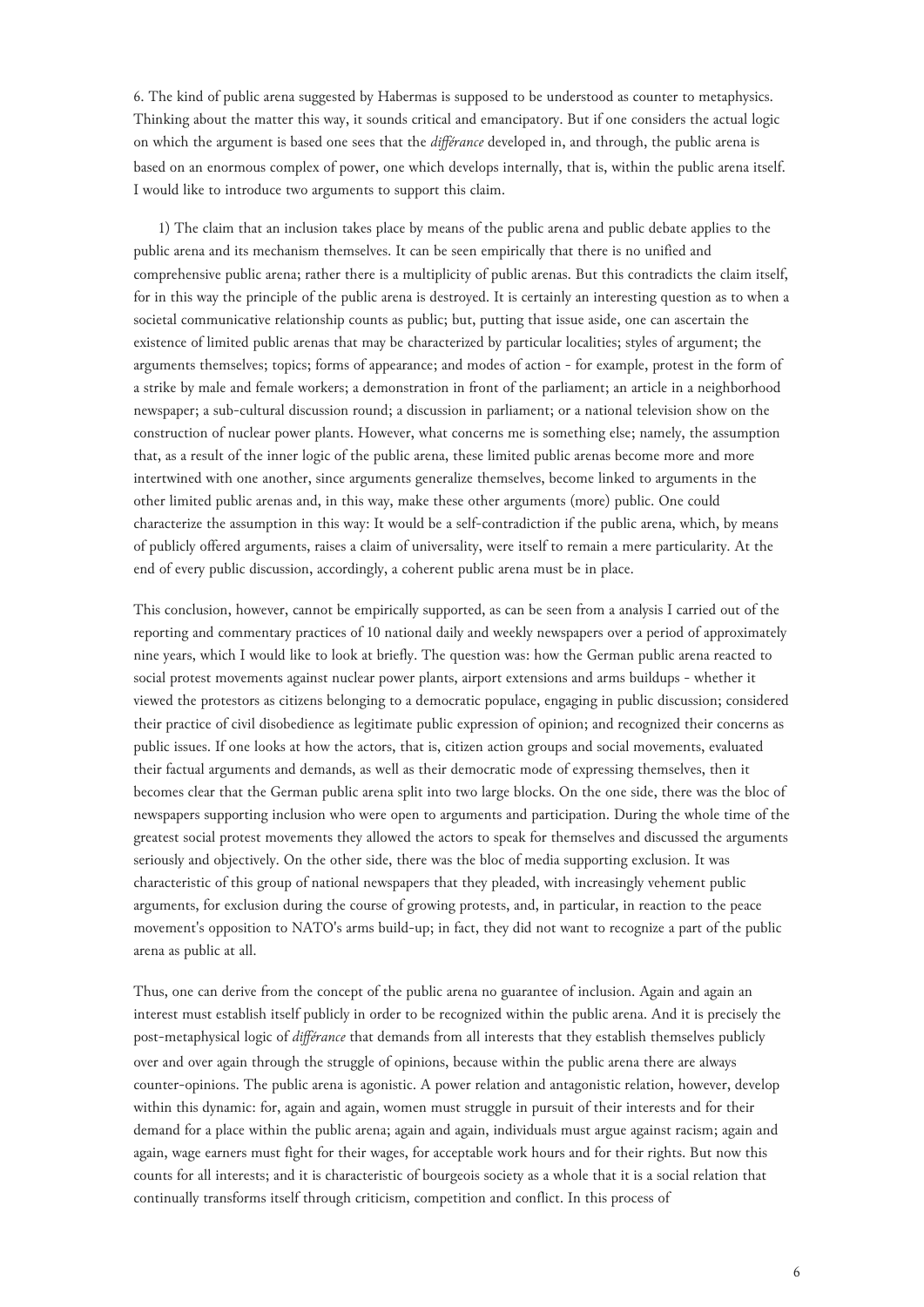self-transformation, however, some complexes of interests count as worthy of preservation and renewal, and others do not. Above all, however, some social groups are better able to live with this continual transformation than others, because this is a form of life from which they profit.

2) *Différance* is a process that develops in time, through a text, along a trace or a chain of signifiers or statements. Acts of communication follow one upon the other and must be recognizable to one another as such. If they all take place at once, or if they are dispersed, without connection, then no one can any longer listen to another. The public arena demands an order that organizes communication, procedures that determine when and where what will be spoken; who will speak and who will listen; what weight a speaker's word will have on the basis of his or her institutional speaking position; in what order speech acts will take place; and, finally, into what kind of actions words should issue. Thus, the public arena is a space that is institutionally structured in various ways.

There are particular people who exercise the privilege of speaking within the public arena, who claim for themselves the collectively available time and space for this, and who, at the same time, make this unavailable for others. These latter must listen; they are the audience.

The role of the speaker is institutionalized in public space; it belongs to intellectuals. And for intellectuals, as for politicians, there is the problem of representation. They speak for others, for the general public. If they speak publicly once or twice successfully, then a certain reputation or charisma attaches to their words - they speak for the general public and the attention of the public arena is guaranteed them. There is a general presumption and expectation that intellectuals, anointed by the location of their talk and by the procedure which led them to this location, will continue to speak for the general public.

Intellectuals, for their part, expect these expectations, and claim that they fulfill them through there expressions of opinion. If they are successful in this, however, this can never be conclusively proven. For the role of the audience is, in general, as Habermas explains, simply reduced to a yes or no response; the audience's communication is thus restricted to the minimum. If the communication fails, and many individuals in the audience do not feel represented, it is, in the same way, not correctable; for speakers do not have to acknowledge this, since they will always find someone who agrees with them and who shares their interpretation of the situation.

Finally, public speakers may assert many things. All the others are merely individuals and private persons; public speakers, however, appear publicly and move within the medium of the general. Often, individual private persons do not even know that it is their interests that are being discussed; and, by the time they can defend themselves with public arguments and demands for revision, it is already too late, and others have taken their advantage from the situation. The public arena rests on an informal mode of representation which always enables the formation of power and deprives the great majority of people of their ability to make decisions. For, the majority of people simply do not have the *savoir-faire* to perceive the function of representative, public intellectuals, journalists and politicians.

8. The power already implied in the public arena as a space of public discussion is further increased by the fact that the public arena is also generally understood to be an area which includes politics and government action. Political action takes place under severe time limits. This creates its own constraints. One can see this, for example, in the development of Habermas' theory. Habermas began with the idea that the public arena was a space of communication free from domination, where citizens could reason together about decisions without the constraint of needing to act immediately, and, after considering all arguments, reach a decision. However, too many things needed to be communicated simultaneously. So, procedures were introduced limiting the range of communication: socially; with respect to content; and temporally -everyone may not talk endlessly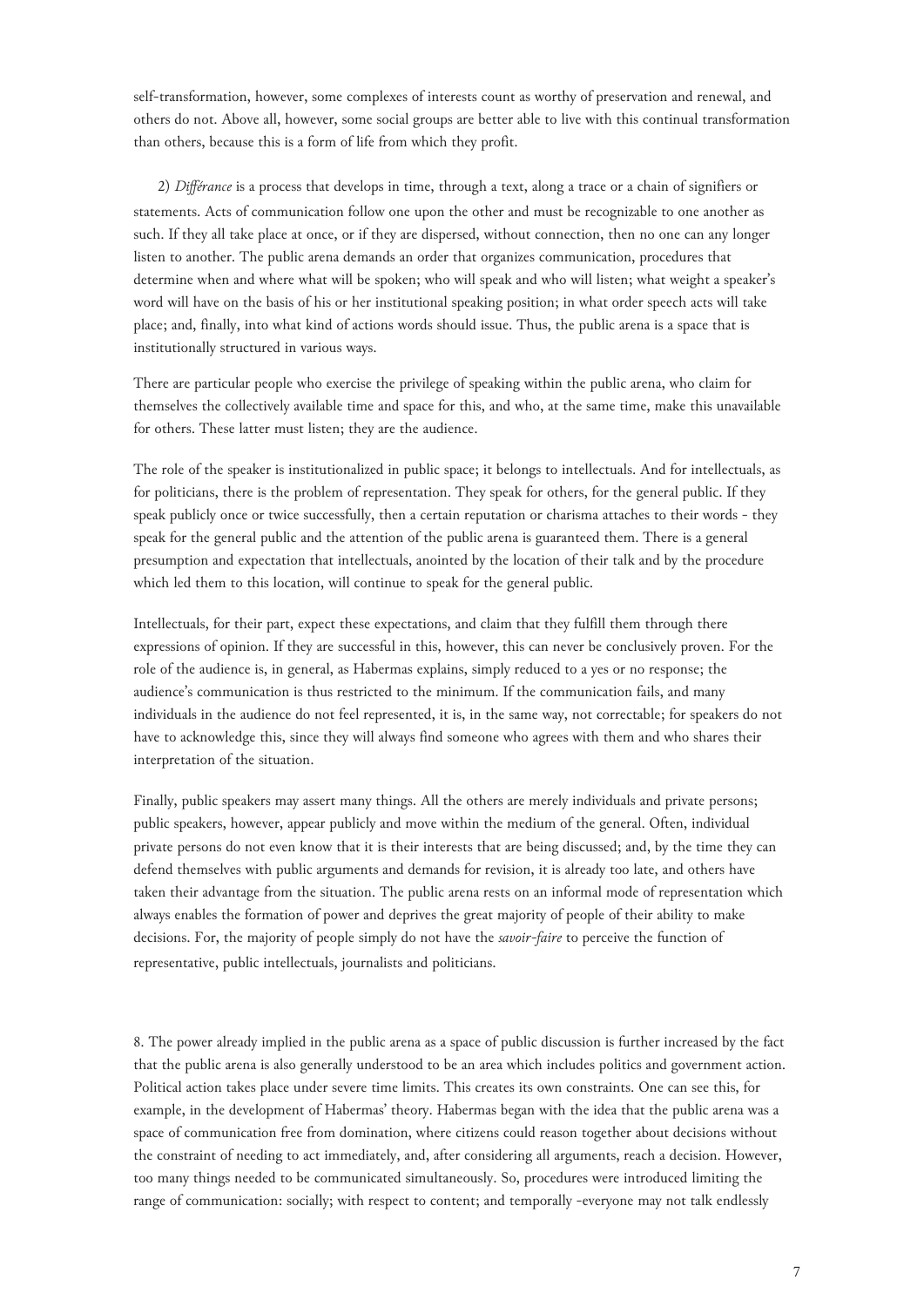about everything. Communication must be eased of it burden to the extent that it is only the possibility of discussing everything that is permitted.

However, much that is decisive is simply counted as background until further notice. Since communication would be too complex otherwise, modern society has differentiated out a sphere of political-administrative action, in order to relieve communication from decision-making. This sphere, where citizens come-to-know-themselves in a democratic manner, is harnessed exactly between the life-world of private-familiar interests, on the one side, and the state-administrative side, on the other. Pubic discussion is such that it limits itself to only influencing the legislative process, which, in turn, programs government action. One can formulate this also in a restrictive way: only acts of communication contributed publicly, and directed towards the official political processes of a modern, representatively organized society, can be understood as public. Everything else falls back into the private sphere. Thus, in the end, the state, by means of a recursive loop, indirectly defines what is to count as public discussion.

The state, however, defines public communication in a further sense. For the state is the sphere of political decision. Not everything that is decided is the result of previous communication. It is much more the case that politics must react to new challenges: the development of oil prices, an environmental catastrophe, currency speculation or decisions made by international committees. In all of these cases parliament is called upon to agree to decisions made by the government. The public arena can then criticize political action after the fact. But this has no consequences. The state has won time and created facts. The possibility, bound up with the concept of the public arena - namely, to make virtually everything the object of public discussion once again suffers irreparably from an unavoidable non-simultaneity: public discussion always comes too late.

9. The claim made here is that the symbolic axis, public-private, should be understood as a form of bourgeois hegemony. That which is to count as public and private is defined by the state. In this way, a symbolic space is created that organizes societal action, forcing it to achieve a certain degree of mobility and dynamic, but also involving this movement and dynamic in contradictions and paradoxes. The public arena derives, out of itself, a necessary need for privacy and for the state; and in this way a need for the opposite of what it claims to be. It is these paradoxes that have confronted the left and the women's movement, as well as all others who have, over decades, demanded that the private sphere be transformed into the public arena. Private and public have no stabile meaning, and demand, as a result, an enormous mobility.

My claim is that public and private , in a manner similar to left and right, or government and opposition, are symbolic divisions of, and limits to, social practices, which take place in a space that I would like to characterize, following Gramsci (and despite any misunderstanding this might produce), as "civil society." This is a wide ranging area that counts as private - as, to be sure, newspapers and television are private property which Gramsci, nonetheless, viewed as an extension of the state because it is the state which determines what is private and what is public. While the state in the narrower sense consists of the means of violence, government and administration, civil society is an area in which comprehensive social parties form, generalizing their interests through political coalitions and seeking to push their particular world-view onto others. It is here, in daily conflicts, that the power relations are created which provide actors with the kind of knowledge that leads them to believe that they should allow themselves to be steered and government by a state.

Civil society is, in this way, the foundation of the state to the extent that, here, daily practices and attitudes are produced that lend continuity to a state's government and its application of force. It is an area that represents a complexly organized power relation among social classes and genders, and which encompasses a great deal: magazines, journals and newspapers; street names; libraries and publishing houses; armed groups